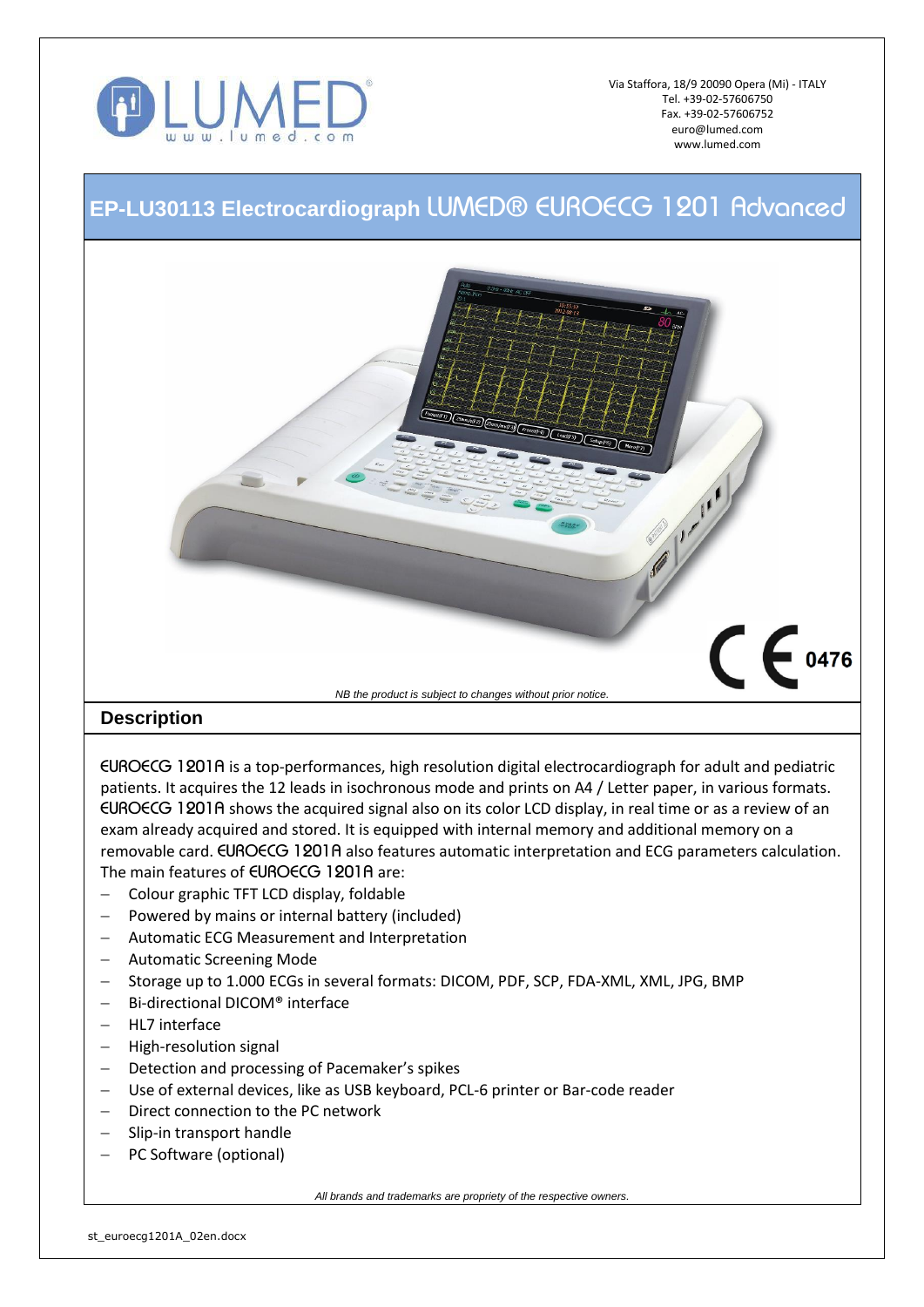

| <b>Technical Data</b>                                   |                                                                                                                                       |
|---------------------------------------------------------|---------------------------------------------------------------------------------------------------------------------------------------|
| LANGUAGE                                                | Italian, English, Spanish, French, Portuguese, Romanian, German, Polish.                                                              |
| <b>ACQUISITION</b>                                      | Simultaneous acquisition of 12 leads                                                                                                  |
| <b>DERIVATIONS</b>                                      | 12 Standard, Cabrera, Frank, Right Chest leads, Posterior Chest leads, custom                                                         |
| <b>OPERATING MODES</b>                                  | Automatic (real-time or pre-sample)<br>Manual<br>Rhythm<br>Programmed<br>Trigger<br>Screening<br>Preview screen<br>Freeze & Review    |
| A / D CONVERSION                                        | 24 bit                                                                                                                                |
| <b>INPUT CURRENT</b>                                    | $< 0.01$ pA                                                                                                                           |
| <b>NOISE LEVEL</b>                                      | $<$ 10 pV                                                                                                                             |
| <b>DYNAMIC RANGE</b>                                    | ±1180 mV                                                                                                                              |
| INPUT IMPEDANCE                                         | > 100 MQ 10Hz                                                                                                                         |
| <b>INPUT VOLTAGE</b>                                    | for each channel not less than ± 22.5 mV                                                                                              |
| <b>ENTRANCE</b>                                         | Floating, protected against defibrillation discharges                                                                                 |
| <b>CMRR</b>                                             | >110 dB no filters AC and >120 dB with AC filter                                                                                      |
| <b>FREQUENCY RESPONSE</b>                               | $0.01$ Hz $\sim$ 350 Hz                                                                                                               |
| <b>TIME CONSTANT</b>                                    | > 5s                                                                                                                                  |
| SPEED                                                   | 5, 6.25, 10, 12.5, 25 e 50 mm/s ±2%                                                                                                   |
| <b>HEART RATE</b>                                       | 30 - 300 bpm<br>Precision: the greater between $\pm$ 1 bpm or $\pm$ 1 % of the value                                                  |
| <b>GAIN, SENSITIVITY</b>                                | 1.25, 2.5, 5, 10, 20 e 40 mm/mV tolerance ±2%<br>Automatic gain (limbs / chest) 10/5 or 20/10 mm/mV<br>Automatic Calibration 1 mV ±2% |
| <b>SAMPLING RATE</b>                                    | Acquisition: 32.000 samples/channel/sec<br>Storage and processing: 1.000 samples/channel/sec                                          |
| PACEMAKER DETECTION                                     | Amplitude : $\pm 2$ mV ~ $\pm 700$ mV, Duration: 0.1 ms ~ 2.0 ms<br>Detection sensibility is user selectable                          |
| QUANTIZATION                                            | 2.289 uV/LSB                                                                                                                          |
| <b>ECG GRID</b>                                         | Available in ECG displays                                                                                                             |
| <b>DISPLAY COLORS</b>                                   | At least three color schemes                                                                                                          |
| FREEZE AND PLAYBACK                                     | Up to 300 secs of ECG                                                                                                                 |
| <b>AUTOMATIC</b><br>ACQUISITION OF 10<br><b>SECONDS</b> | Pre-sample<br><b>Real Time</b><br>Trigger<br>Periodic                                                                                 |
| DATA MODE                                               | ECG, Demo, Calibration                                                                                                                |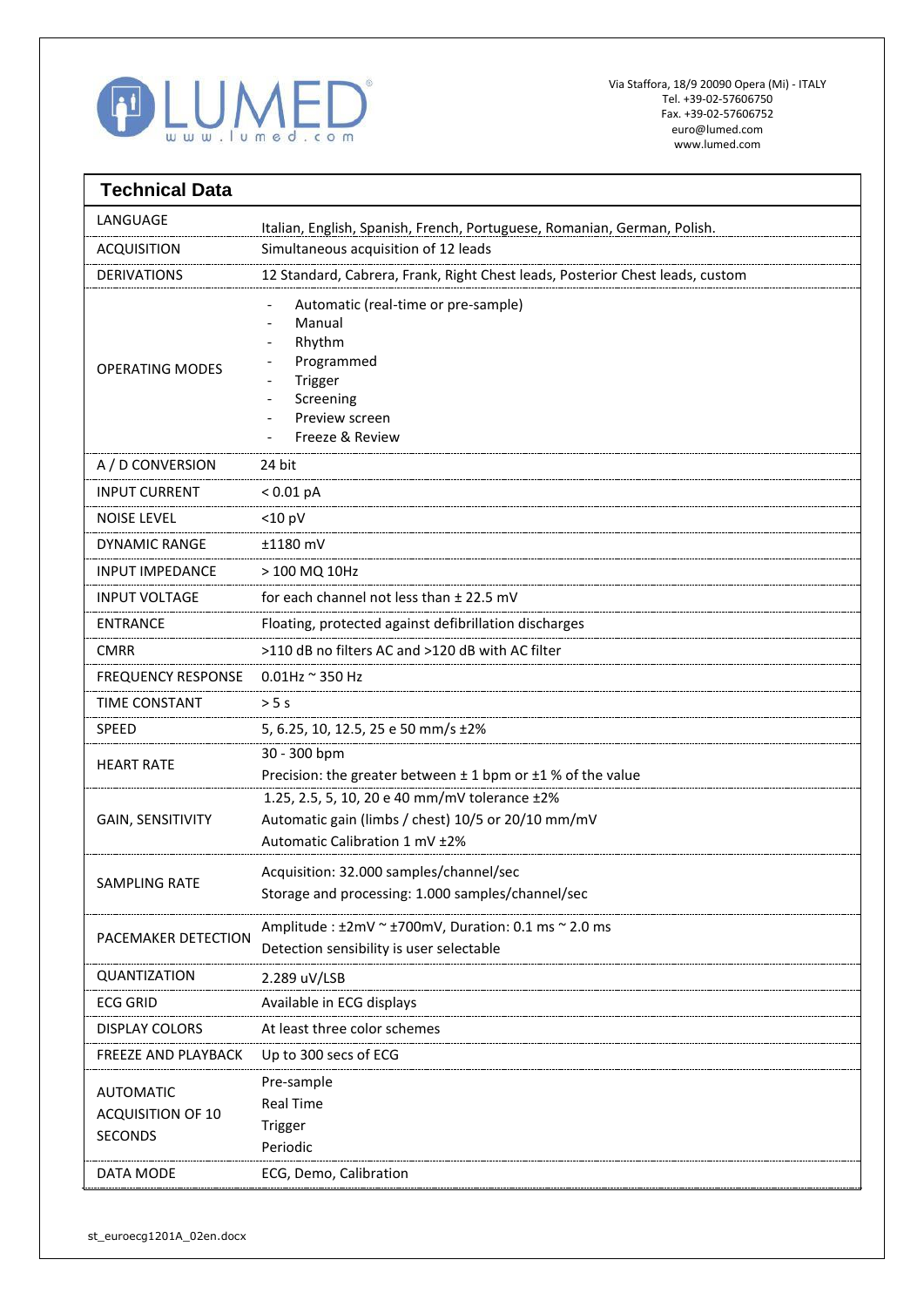

'n

Ŧ

| <b>INTERNAL PRINTER</b>                   | Thermal printer, for 210 mm Roll or A4 215 mm z-fold thermal paper                                                   |
|-------------------------------------------|----------------------------------------------------------------------------------------------------------------------|
|                                           | Vertical resolution > 8 dots/mm                                                                                      |
|                                           | Horizontal resolution > 32 dots/mm (25 mm/s) > 16 dots/mm (50 mm/s)                                                  |
|                                           | Automatic: 12x1, 6x2+1R, 6x2, 3x4+3R, 3x4+1R, 3x4 (duration 10 secs, rythm leads are<br>selectable)                  |
| PRINT FORMATS                             | Manual: 1, 2, 3, 6, 12 channels                                                                                      |
| (BUILT-IN                                 | Rythm: 1 or 3 selectable leads, duration 60 secs                                                                     |
| THERMAL PRINTER)                          | Periodic: like as Automatic, printout frequency 1 to 60 min, duration 1 to 60 min                                    |
|                                           | Trigger: like as Automatic, the printout occours only in case of an event (arrythmia etc.)                           |
|                                           | Screening: like as Automatic, but with short ECG evaluation                                                          |
| <b>EXTERANL PRINTER</b>                   | Type: USB PCL-6 native                                                                                               |
| (OPTIONAL)                                | Layout: 12x1, 6x2+1R, 6x2, 3x4+3R, 3x4+1R, 3x4                                                                       |
|                                           | EMG (muscolar tremors): 20, 25, 30, 35, 40, 45 Hz                                                                    |
| <b>FILTERS</b>                            | Mains Interferences: 50 or 60Hz                                                                                      |
|                                           | Baseline correction (high-pass) 0.05, 0.15, 0.25, 0.32, 0.5, 0.67 Hz                                                 |
|                                           | Artefacts (low-pass): 75, 100, 150 Hz                                                                                |
|                                           | Size and resolution: 10", 800×480 pixel, 220x135 mm;                                                                 |
|                                           | Type: TFT LCD graphic colour                                                                                         |
|                                           | Ergonomy: tilting 0°-90°                                                                                             |
| <b>DISPLAY</b>                            | Available data: 1 to 12 ECG waveforms, patient data, date\time, operating mode, battery                              |
|                                           | status, Heart-Rate, ECG parameters (filters, speed, amplitude etc), contact (each and                                |
|                                           | every electrode or lead), paper status, memory status                                                                |
|                                           | Layout: 12x1, 6x2+1R, 6x2, 3x4+3R, 3x4+1R, 3x4                                                                       |
|                                           |                                                                                                                      |
|                                           | Intuitive and clear Graphic Interface, User Friendly layout and commands                                             |
| <b>ERGONOMY AND</b>                       | Foldable & tiltable Display 0°-90°                                                                                   |
| <b>USER INTERFACE</b>                     | Built-in carrying handle                                                                                             |
|                                           | Extended alphanumeric keybord<br>Solid Brass screw dies, to fix the devcie on shelves trolleys etc.                  |
|                                           |                                                                                                                      |
| <b>ECG LAYOUT</b>                         | 12x1, 6x2+1R, 6x2, 3x4+3R, 3x4+1R, 3x4, 3R, 1R                                                                       |
| ECG DISPLAY MODE                          | Simultaneous or Sequential                                                                                           |
| ALGORYTHMS FOR 10<br>SECS. ECG PROCESSING | <b>ECG</b> interpretation                                                                                            |
|                                           | <b>ECG</b> classification                                                                                            |
|                                           | ECG global measurements (Heart Rate, PR interval, QRS duration, QT/QTc, R/QRS/T                                      |
|                                           | electric axis, RV5/SV1 amplitude)                                                                                    |
|                                           | ECG lead-by-lead measurements (QRS type, duration [PR, QRS, QT], duration and                                        |
|                                           | amplitude [P, Q, R, R', S, S'], amplitude [P', T, T', STJ, ST40, ST60 and ST80)<br>Signal Averaging for the 12 leads |
| <b>KEYBOARD</b>                           | Extended alphanumeric, with function keys and dedicated keys for fast operations                                     |
|                                           | Ethernet Board RJ45, USB-A Master, USB-B Slave, SD card                                                              |
| <b>INTERFACE</b>                          | WiFi is optional                                                                                                     |
|                                           |                                                                                                                      |
| <b>ALARMS &amp; SIGNALS</b>               | Alarms: No paper, electrode and skin contact quality, battery charge status                                          |
| <b>SELF DIAGNOSYS</b>                     | Autotest for display, keyboard, memory, battery, ECG acquisition, Ethernet board, thermal<br>printer, log.           |
| <b>ECG COPY</b>                           | Copy of the last ECG, recorded in Automatic mode.                                                                    |
| st_euroecg1201A_02en.docx                 |                                                                                                                      |